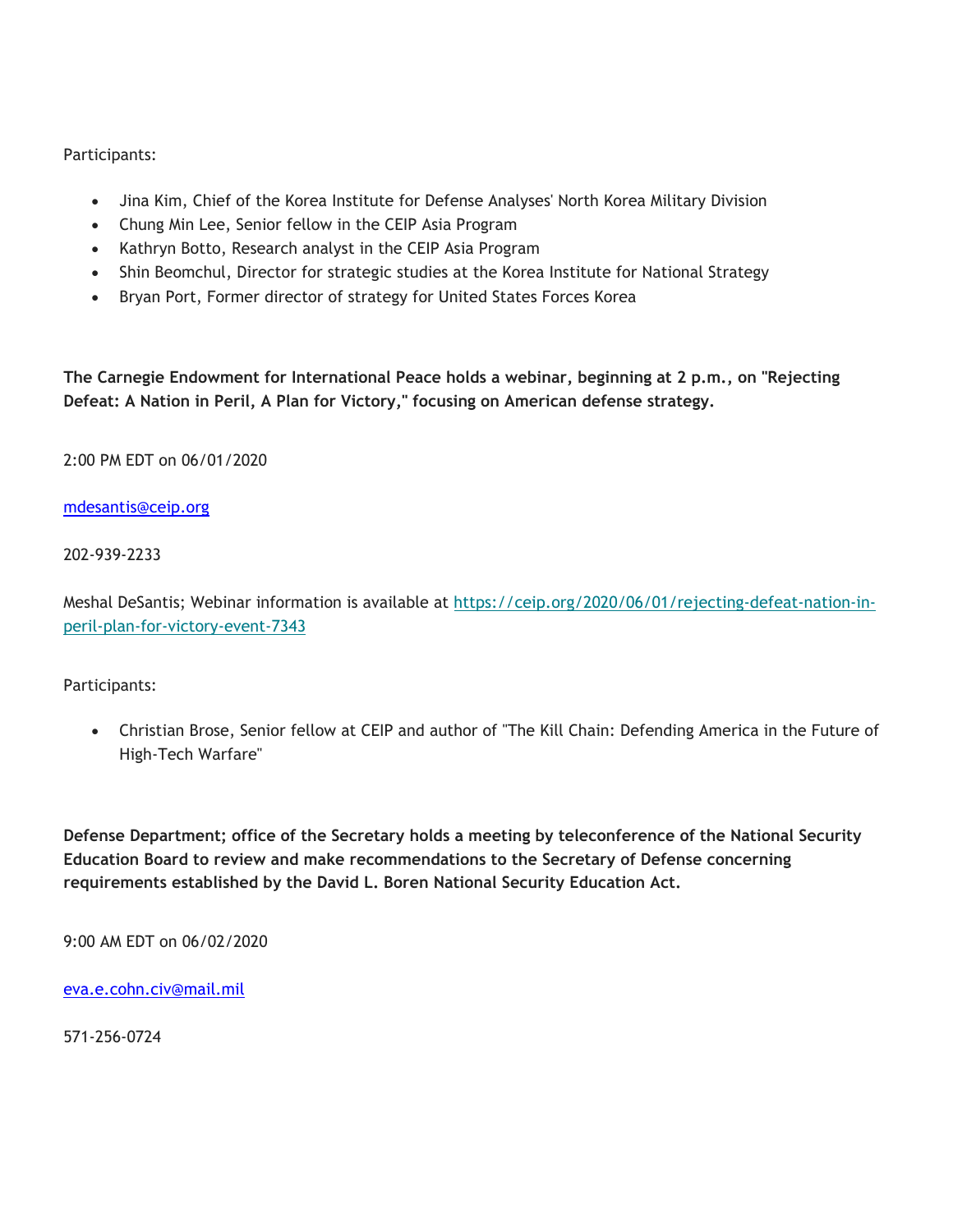Eva Cohn; RSVP required for password information. Dial-in at 786-535-3211; Webcast at <https://global.gotomeeting.com/join/769707221>

**The Center for Strategic and International Studies holds a "Future Strategy Forum" via webcast, beginning at 9 a.m., on "Cooperation and Conflict in the Time of COVID-19."** 

9:00 AM EDT on 06/02/2020

202-775-3242

Andrew Schwartz; Information on the webcast is available at <https://www.csis.org/events/online-event-future>strategy-forum-cooperation-and-conflict-time-covid-19

Participants:

- Former Undersecretary of Defense for Policy Michele Flournoy
- Kathleen Hicks, Director of the CSIS International Security Program
- Beverly Kirk, Director of the CSIS Smart Women, Smart Power Initiative

**The Intelligence and National Security Alliance holds a discussion via webinar, beginning at 9 a.m., with John Sherman, CIO of the Intelligence Community.** 

9:00 AM EDT on 06/02/2020

<u>[pr@insaonline.org](mailto:pr@insaonline.org)</u><br>703-224-4672

Webinar information is available at <https://www.insaonline.org/event/coffee-conversation-with-john>sherman/

Participants:

 John Doyon, Former chief data officer and director of the National Counterterrorism Center's Office of Data Strategy and Innovation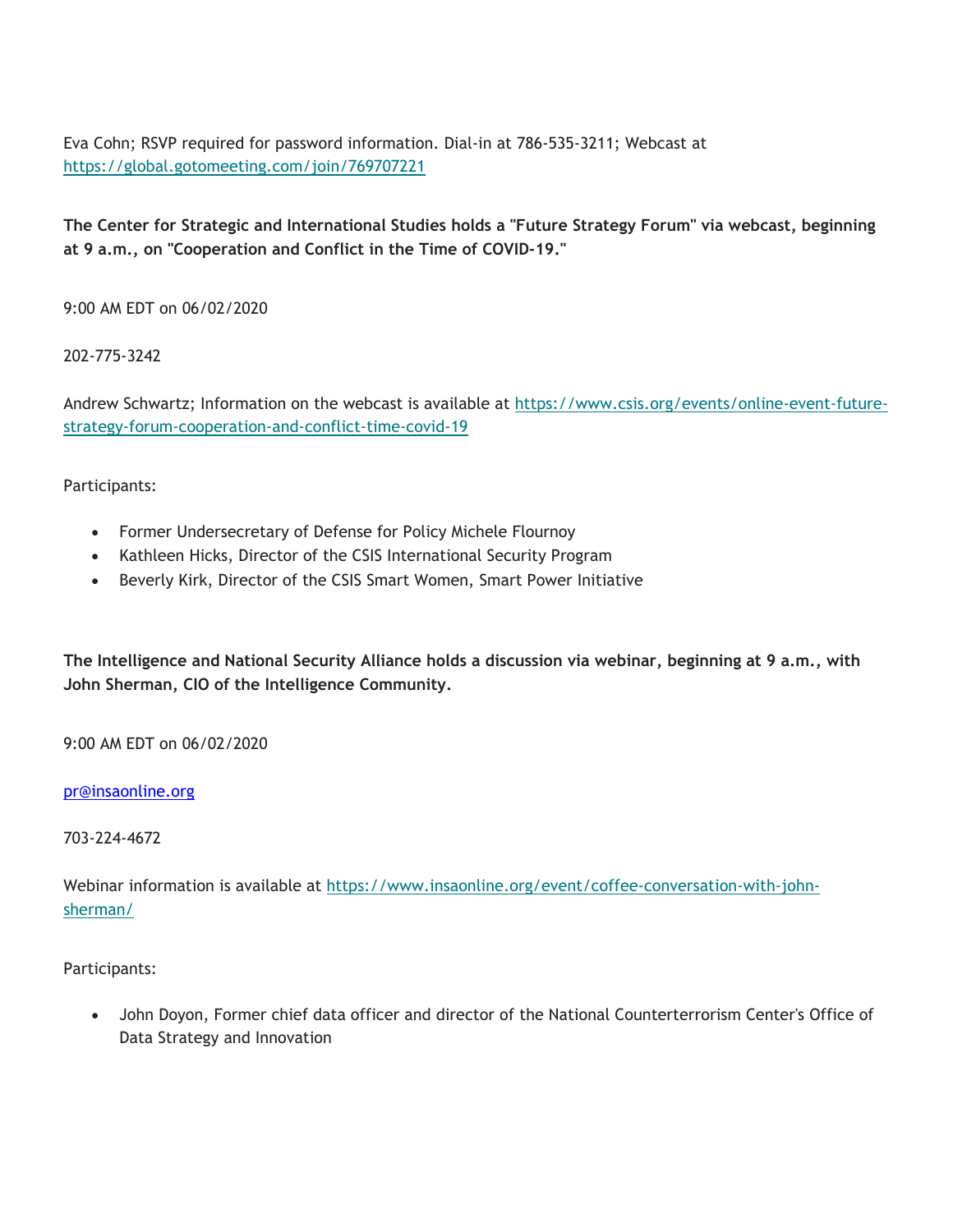## **National Aeronautics and Space Administration holds a meeting by teleconference of the Advisory Council.**

Agenda includes: Aeronautics Committee; Human Exploration and Operations Committee; Regulatory and Policy Committee; Science Committee; STEM Engagement Committee; and Technology, Innovation and Engineering Committee

10:00 AM EDT on 06/02/2020

<u>marcia.joseph@nasa.gov</u><br>202-358-4717

Marcia Joseph; Dial-in at 888-455-2183; passcode, 3122217; WebEx at <https://nasaenterprise.webex.com/nasaenterprise/onstage/g.php?MTID=e18bf23e25e4ef98fd9d3cb71391d645b>; meeting number, 907 327 400; password, d7bJAXw3t\*7See

**The Senate Homeland Security and Governmental Affairs Committee holds a hearing on the nominations of Russell Vought to be director of the Office of Management and Budget; and Craig E. Leen to be inspector general of the Office of Personnel Management.** 

2:30 PM EDT on 06/02/2020

Senate Homeland Security and Governmental Affairs Committee

202-224-4751 Witnesses:

The nominees

**The House Energy and Commerce Oversight and Investigations Subcommittee holds a hearing on "On the Front Lines: How Governors are Battling the COVID-19 Pandemic."** 

11:30 AM EDT on 06/02/2020

House Energy and Commerce Committee Oversight and Investigations Subcommittee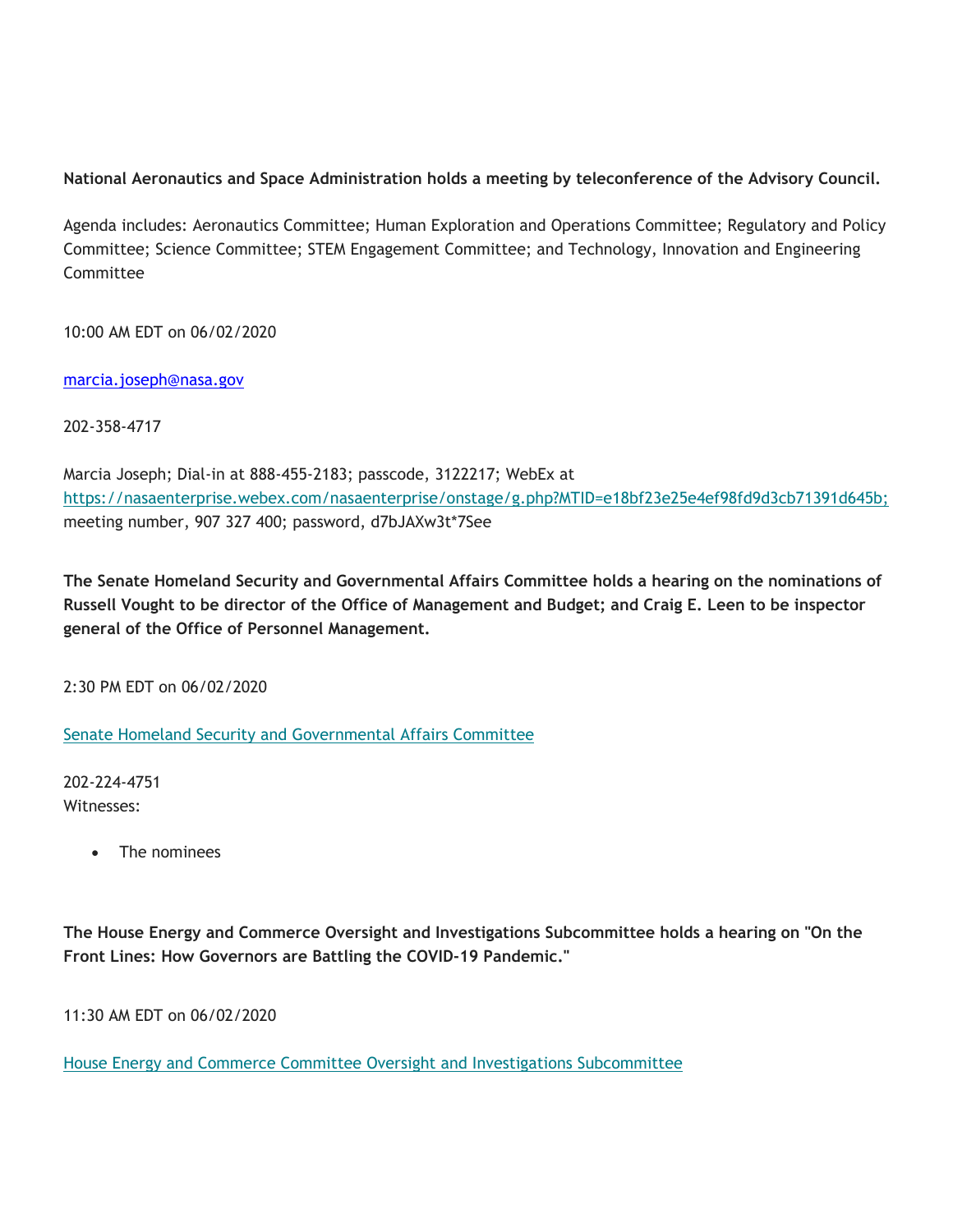202-225-2927 Witnesses:

- Gov. Gretchen Whitmer, (D-Mich.)
- Gov. Asa Hutchinson, (R-Ark.)
- Gov. Jared Polis, (D-Colo.)

**Defense Department; Office of the Secretary holds a meeting by teleconference of the Reserve Forces Policy Board to obtain, review, and evaluate information related to strategies, policies, and practices designed to improve and enhance the capabilities, efficiency, and effectiveness of the Reserve Components.** 

8:55 AM EDT on 06/03/2020

# <u>alexander.j.sabol.civ@mail.mil</u><br>703-681-0577

Alexander Sabol; RSVP required for dial-in information by May 29 to Christopher Warner at christopher.w.warner3.mil@mail.mil

**The Senate Homeland Security and Governmental Affairs Committee holds a hearing on the nominations of Donald L. Moak to be a governor of the U.S. Postal Service; William Zollars to be a governor of the U.S. Postal Service; Mark A. Robbins to be an associate judge for the Superior Court of the District of Columbia; Carl E. Ross to be an associate judge for the Superior Court of the District of Columbia; and Elizabeth J. Shapiro to be an associate judge for the Superior Court of the District of Columbia**.

9:00 AM EDT on 06/03/2020

Senate Homeland Security and Governmental Affairs Committee

202-224-4751 Witnesses:

The nominees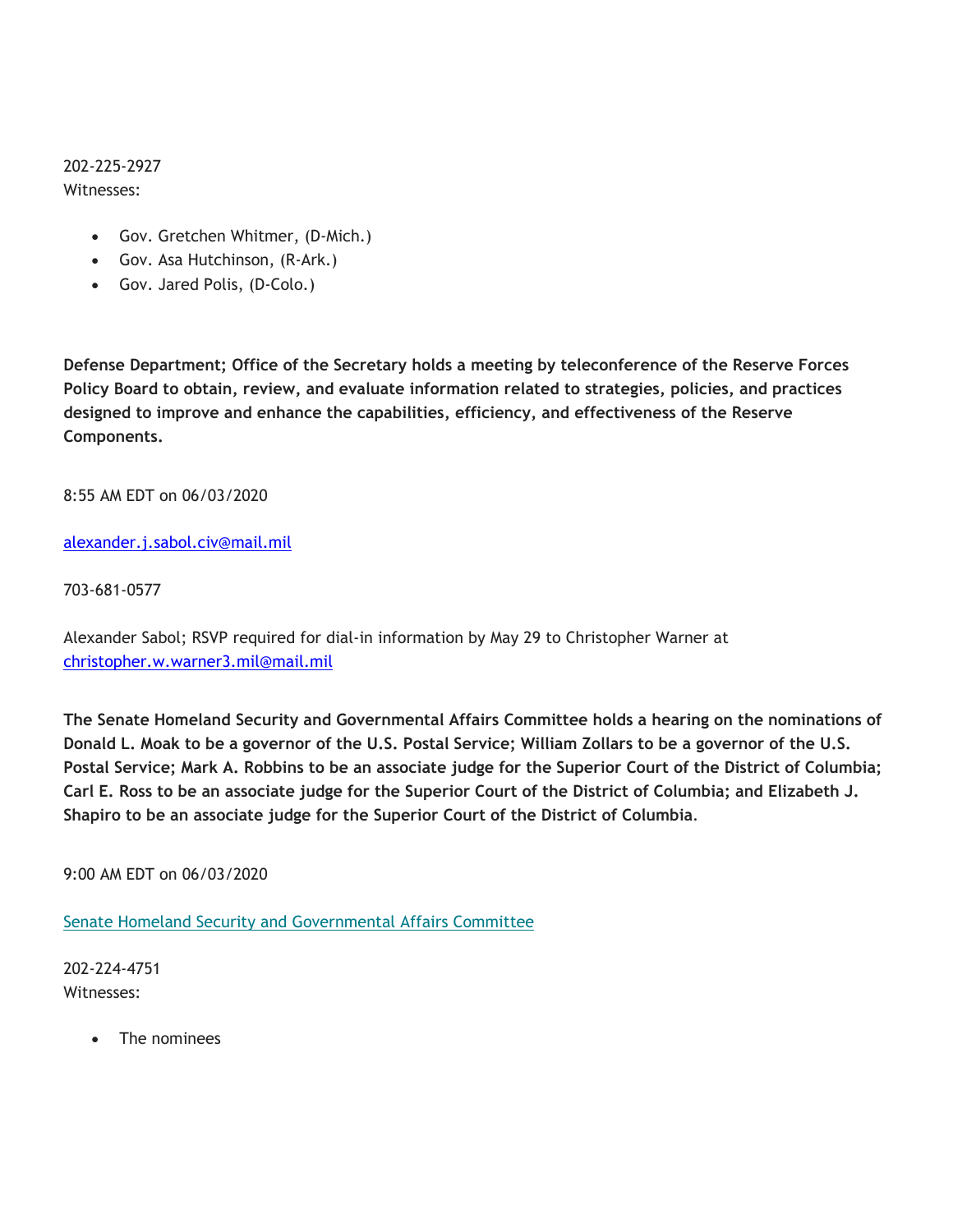**The Middle East Institute holds a discussion via webinar, beginning at 10 a.m., on "The Future of U.S.-Iran Engagement: Lessons for the Next Administration."** 

10:00 AM EDT on 06/03/2020

<u>programs@mei.edu</u><br>202-785-1141

ext. 202; Webinar information is available at <https://www.mei.edu/events/future-us-iran-engagement-lessons>next-administration

Participants:

- Alex Vatanka, Director and senior fellow at the MEI Iran Program
- Ilan Goldenberg, Senior fellow and director of the Center for a New American Security Middle East Security Program
- Kori Schake, Foreign and defense policy studies director at American Enterprise Institute
- Suzanne DiMaggio, Senior fellow at the Carnegie Endowment for International Peace

**The Arab Center holds a webinar, beginning at 10:30 a.m., on "The Threat of Israeli Annexation: Regional and International Implications."** 

10:30 AM EDT on 06/03/2020

#### events@arabcenterdc.org

Webinar information is available at <http://arabcenterdc.org/events/the-threat-of-israeli-annexation-regional>and-international-implications/

Participants:

- Khalil Jahshan, Executive director of the Arab Center
- Rashid Khalidi, President of the Institute for Palestine Studies USA
- Rael Zreik, Co-director of the Tel Aviv University Center for the Humanities
- Noura Erakat, Assistant professor at Rutgers University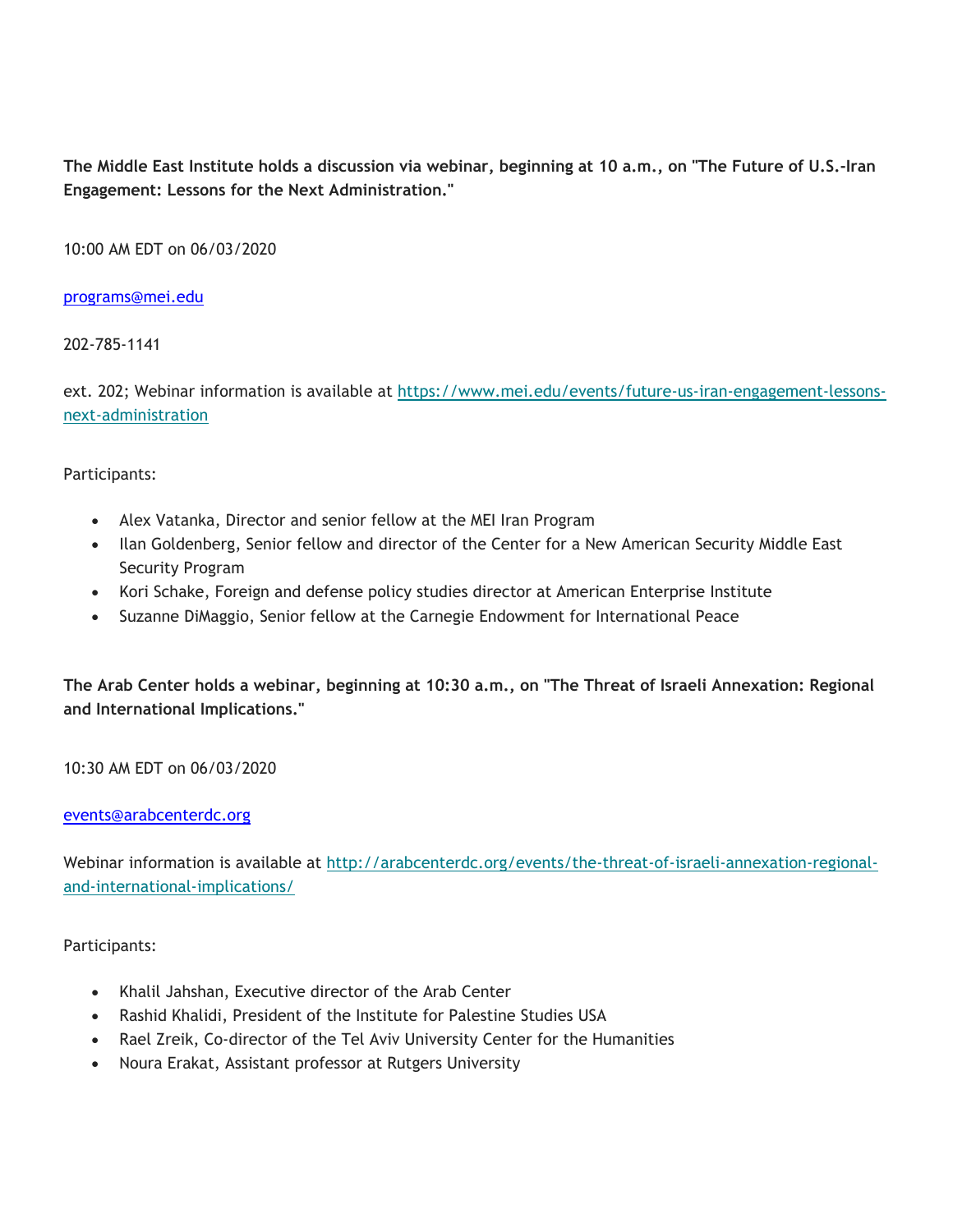- Leila Farsakh, Associate professor at the University of Massachusetts at Boston
- former Palestinian Representative to the United Nations Nasser Al-Kidwa, Chairman of the board of directors of the Yasser Arafat Foundation

**The Cyberspace Solarium Commission hosts a** webinar **to publish "The Pandemic Annex: New Cyberspace Solarium Commission White Paper."** 

12:00 PM EDT on 06/03/2020

RSVP

**Transportation Department; Maritime Administration holds a meeting by webinar of the Maritime Transportation System National Advisory Committee to discuss advice and recommendations for the U.S. Department of Transportation on issues related to the marine transportation system.** 

1:00 PM EDT on 06/03/2020

<u>[MTSNAC@dot.gov](mailto:MTSNAC@dot.gov)</u><br>202-366-1332

Amanda Rutherford; Webinar information at <https://www.maritime.dot.gov/outreach/maritime>transportation-system-mts/maritime-transportation-system-national-advisory-0

**Full committee closed briefing on "Intelligence Matters."** 

2:00 PM EDT on 06/03/2020

SVC-217 U.S. Capitol

202-224-1700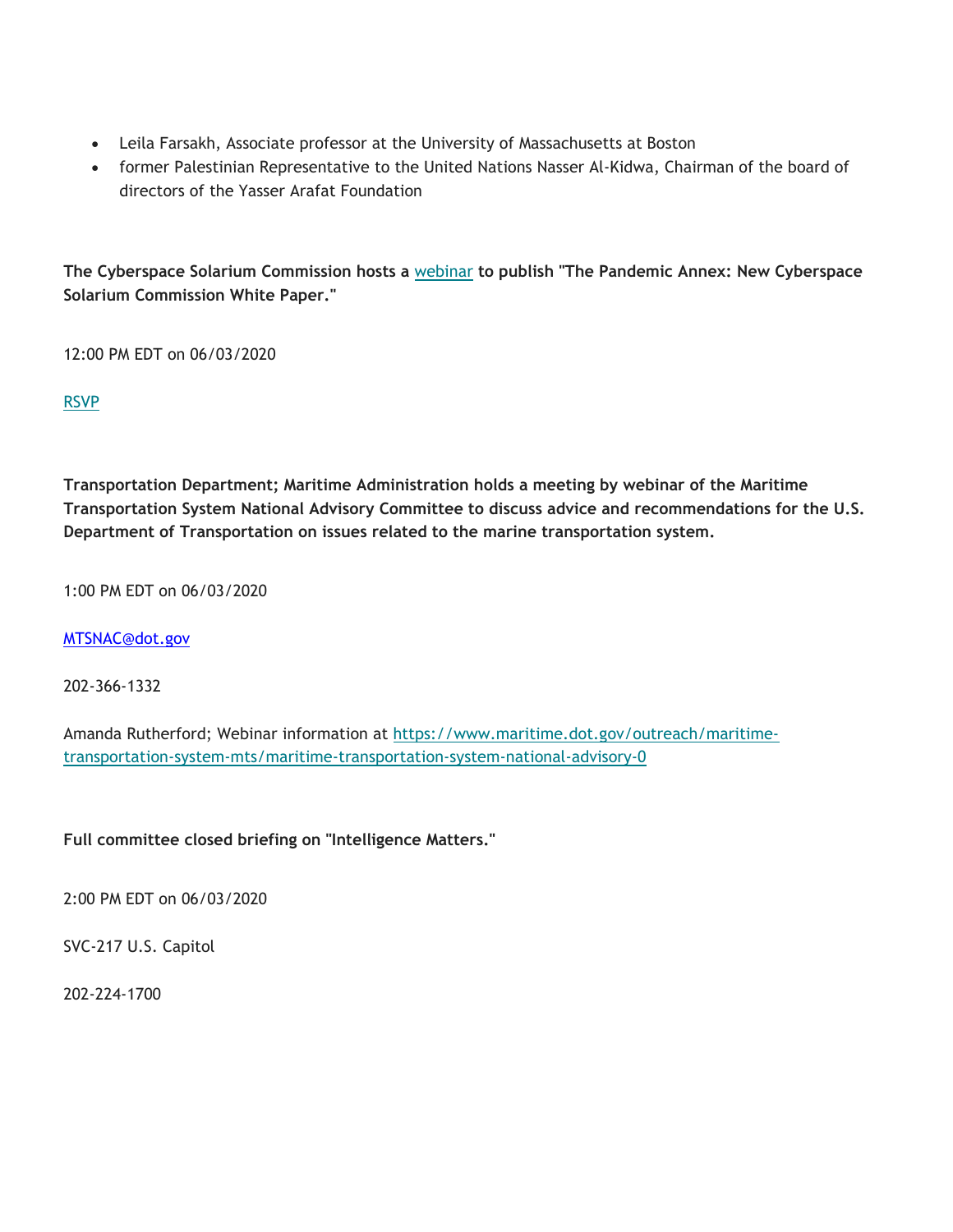<http://intelligence.senate>

**The Carnegie Endowment for International Peace holds a webinar, beginning at 9 a.m., on "Arming for Pandemic: Military Responses to COVID-19 in the Arab World."** 

9:00 AM EDT on 06/04/2020

<u>mdesantis@ceip.org</u><br>202-939-2233

Meshal DeSantis; Webinar information is available at <https://carnegie-mec.org/2020/06/04/arming-for>pandemic-military-responses-to-covid-19-in-arab-world-event-7337

Participants:

- Yezid Sayigh, Senior fellow the CEIP Middle East Center's Program on Civil-Military Relations in Arab **States**
- Aram Nerguizian, Senior adviser in the CEIP Middle East Center's Program on Civil-Military Relations in Arab States
- Emma Soubrier, Visiting scholar at the Arab Gulf States Institute in Washington
- Frederic Wehrey, Senior fellow in the CEIP Middle East Program

**The Center for a New American Security holds a webinar, beginning at 11 a.m., on "Russian Advances in Military Automation and Artificial Intelligence."** 

11:00 AM EDT on 06/04/2020

<u>cstevens@cnas.org</u><br>202-695-8166

Cole Stevens, or [comms@cnas.org;](mailto:comms@cnas.org) Webinar information is available at <https://www.cnas.org/events/virtual>panel-discussion-russian-advances-in-military-automation-and-ai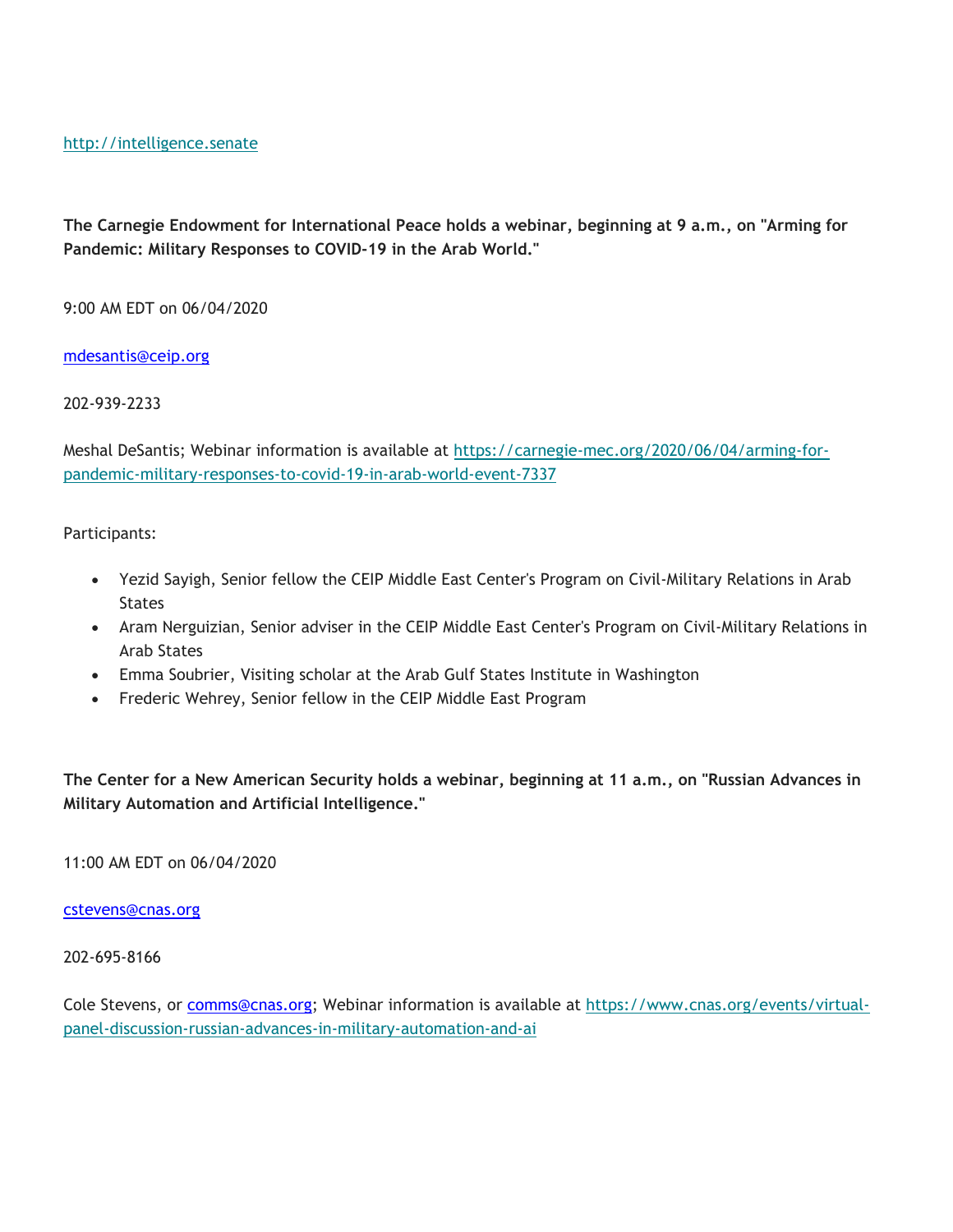Participants:

- Martijn Rasser, Senior fellow in the CNAS Technology and National Security Program
- Samuel Bendett, Adjunct senior fellow in the CNAS Technology and National Security Program

**The Center for Strategic and International Studies holds a "Future Strategy Forum" via webcast, beginning at 1 p.m., on "COVID-19 and the Military."** 

1:00 PM EDT on 06/04/2020

### 202-775-3242

Andrew Schwartz; Information on the webcast is available at <https://www.csis.org/events/online-event-future>strategy-forum-covid-19-and-military

#### Participants:

- MacKenzie Eaglen, Resident fellow at the American Enterprise Institute
- Pam Campos-Palma, Former Air Force military intelligence analyst
- Mara Karlin, Nonresident senior fellow in security and strategy at the Brookings Institution
- Risa Brooks, Director of undergraduate studies in political science at Marquette University

#### **Have a great weekend!**

\*\*The *Executive Insight Brief* is a compilation of articles of interest prepared by The Roosevelt Group research

team. This information is provided for situational awareness. Items are chosen to highlight trends and issues in

the news and do not necessarily reflect the views or positions of The Roosevelt Group.